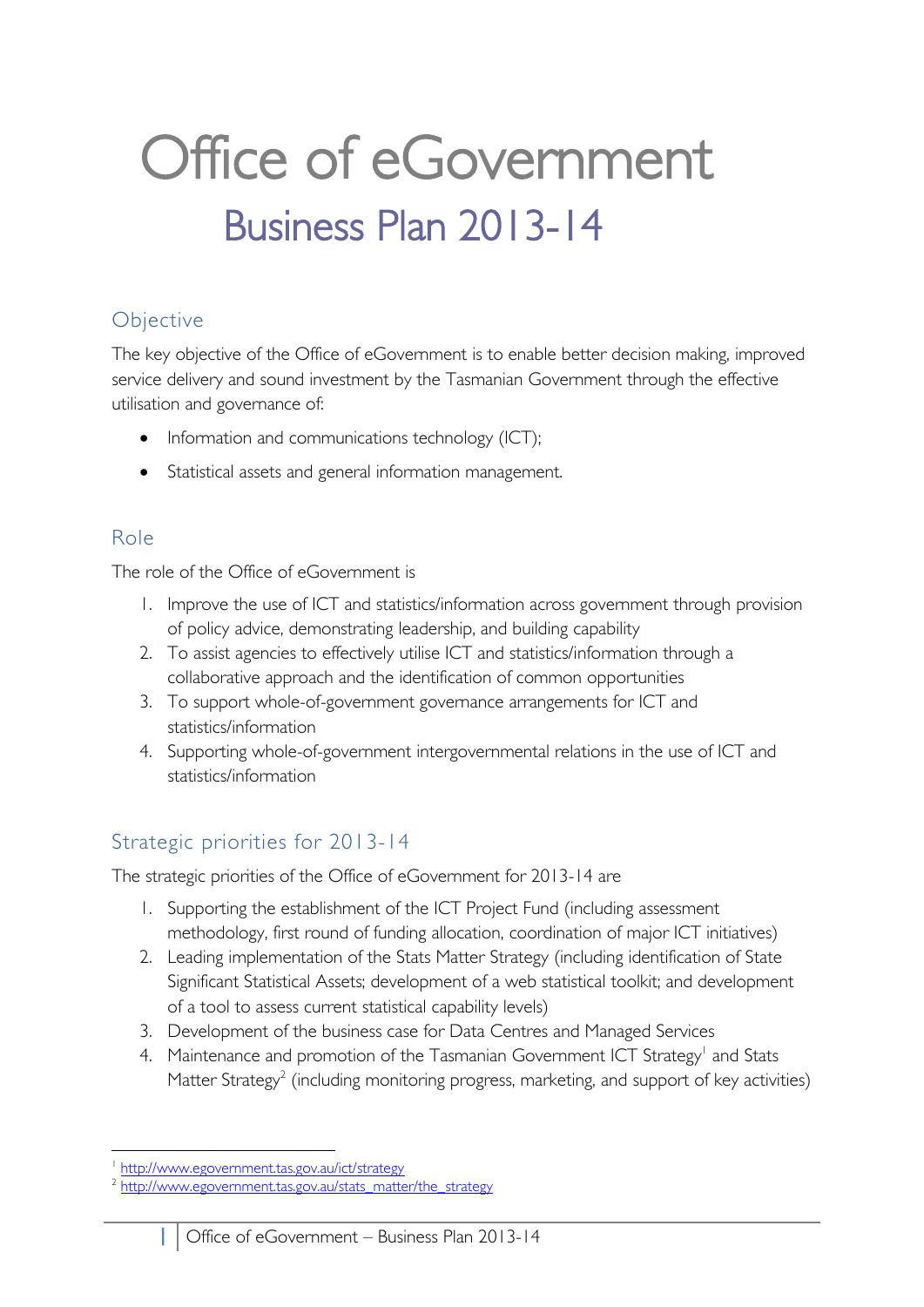#### Key performance indicators

| Objective                                                                                                                                                                | Indicator                                                                                    | Unit   | $2012 - 13$<br>Actual | $2013 - 14$<br>target |
|--------------------------------------------------------------------------------------------------------------------------------------------------------------------------|----------------------------------------------------------------------------------------------|--------|-----------------------|-----------------------|
| To assist agencies to<br>effectively utilise ICT and<br>statistics/information through<br>a collaborative approach and<br>the identification of common<br>opportunities  | Satisfaction of key clients with<br>delivery of ICT policy services<br>as measured by survey | %      | N/A                   | 80                    |
| Improve the use of ICT and<br>statistics/information across<br>government through<br>provision of policy advice,<br>demonstrating leadership,<br>and building capability | Percentage to which selected<br>ICT policy outputs meet<br>agreed quality standards          | %      | N/A                   | 80                    |
| Improve the use of ICT and<br>statistics/information across<br>government through<br>provision of policy advice,<br>demonstrating leadership,<br>and building capability | Number of unique visits to<br>eGovernment website                                            | Number | 38 276                | 40 000                |

#### Values

The Office of eGovernment is committed to the DPAC Values and to reflecting these values through our behaviours, policies and procedures.

For 2013-14 our focus is on the "Collaborative" and "Forward Looking" values. These values are important to us because they are reflective of the nature of the work of, and challenges faced by, the Office of eGovernment.

The actions we will undertake to promote these values in our workplace are:

- Working closely with agencies to understand and influence their future direction;
- Developing simple models as a basis for engaging in discussions;
- Regular communication with agencies (through a variety of means);
- Working as a team to test each other's ideas and approaches; and
- Monitoring approaches in other jurisdictions.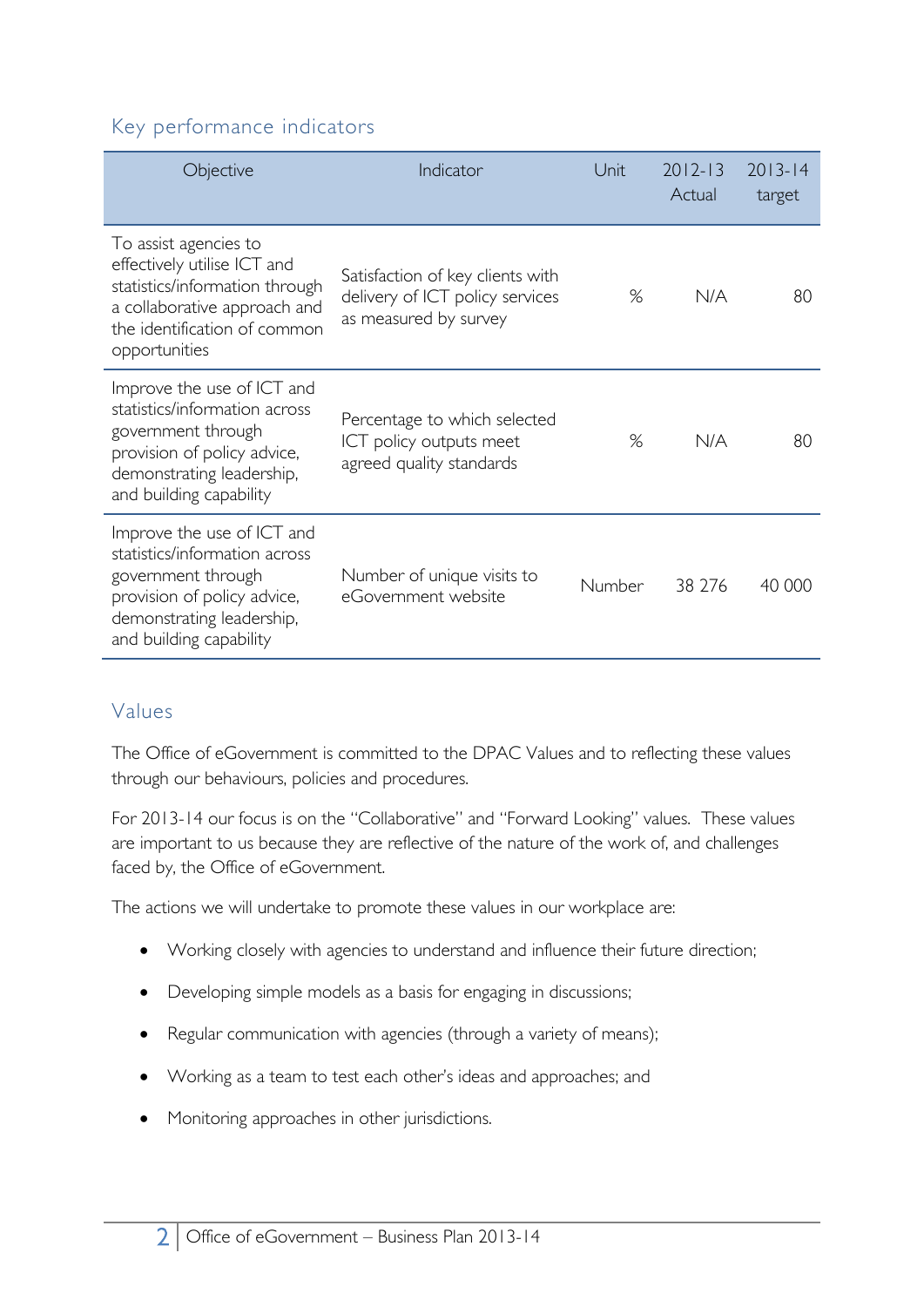### Stakeholders/clients

The following table identifies the key clients/stakeholder for the Office of eGovernment and their needs/expectations for this coming year.

| Client/stakeholder group                                                                                                                        | Expectations/needs                                                                                                                                           |
|-------------------------------------------------------------------------------------------------------------------------------------------------|--------------------------------------------------------------------------------------------------------------------------------------------------------------|
|                                                                                                                                                 | Advise the Premier on strategic directions for<br>ICT within government                                                                                      |
| <b>ICT Policy Board</b>                                                                                                                         | Advise the Treasurer on projects to be<br>funded by the ICT Project Fund, and on their<br>progress                                                           |
| <b>Stats Matter Steering Committee</b>                                                                                                          | Lead and support the implementation of the<br><b>Stats Matter Strategy</b>                                                                                   |
| Secretaries of DPAC and Treasury,<br>DPAC executives, Agency executives,<br>Agency ICT Reference Group,<br><b>Statistical Policy Committee</b>  | Identifying and promoting the understanding<br>of the strategic issues in the use of ICT and<br>statistics/information                                       |
| TMD, IT Managers Group, Information<br>Management Group, Tasmanian Statistical<br>Advisory Committee, Tasmanian Heritage<br>and Archives Office | Support the development, delivery, and<br>capability changes, of commodity ICT services<br>and the understanding of statistics and<br>information management |
| Agency ICT and statistics/information<br>practitioners                                                                                          | Support for the ICT and<br>statistical/information needs in the<br>implementation of policies, major activities<br>and capability change                     |
| Specific business areas such as; Treasury,<br>DEDTA, DPAC (Policy, SSMO), LINC<br>Tasmania, Service Tasmania,                                   | Support for leaders in specialised areas of<br>government activity in issues of ICT and<br>statistical practices/capability                                  |
| Australian Bureau of Statistics                                                                                                                 | Collaboration in relation to partnership<br>objectives and the implementation of Stats<br>Matter                                                             |
| Other jurisdictions                                                                                                                             | Cooperation in ICT and statistical/information<br>related policy development and related<br>initiatives                                                      |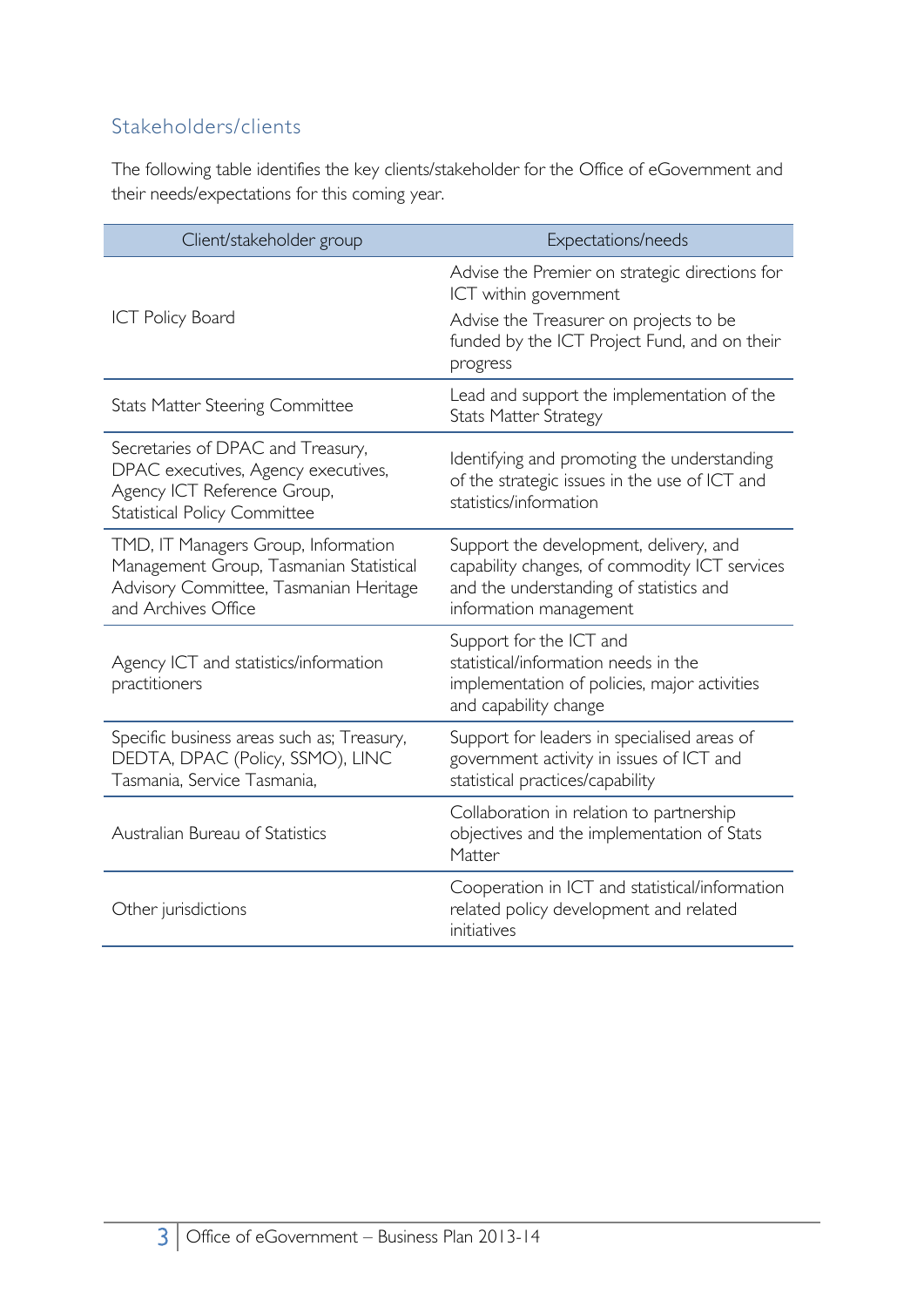### Environmental Scan

| Environment | Impact on Division/Business Unit                                                                                                                                                                                      | Division/Business Unit response                                                                                                                                                                                                                                                                                                                      |
|-------------|-----------------------------------------------------------------------------------------------------------------------------------------------------------------------------------------------------------------------|------------------------------------------------------------------------------------------------------------------------------------------------------------------------------------------------------------------------------------------------------------------------------------------------------------------------------------------------------|
| Political   | Improving public sector<br>$\bullet$<br>productivity and accountability<br>Demonstrating the value of<br>investment in the infrastructure<br>of government<br>Possible change Government                              | Supporting sound business<br>$\bullet$<br>cases for ICT and statistical<br>asset investment<br>Ensure communications are<br>framed to meet changing<br>needs                                                                                                                                                                                         |
| Social      | Support for transparent and<br>engaging government<br>Use of statistics to support<br>government accountability<br>Strengthening collaboration<br>$\bullet$<br>opportunities for better<br>utilisation of information | Monitor requirements for<br>$\bullet$<br>implementing Government 2.0,<br>Right to Information and Open<br>Government initiatives<br>Implement policies and<br>projects to support more<br>consistent performance<br>reporting<br>Work with Tasmanian public<br>sector organisations to develop<br>policies and build rapport with<br>targeted forums |
| Demographic | Changing nature of State<br>Service work force eg skilled<br>staff departing<br>Community expectation of<br>$\bullet$<br>online options and integrated<br>services from government                                    | Supporting ICT and statistical<br>skill development in the<br>workforce<br>Enabling online service delivery<br>opportunities<br>Removing barriers to sharing<br>information between agencies                                                                                                                                                         |
| Technology  | Efficient ICT to enable<br>integrated service delivery<br>Commodity ICT for a mobile<br>workforce<br><b>NBN</b>                                                                                                       | Enable the development of<br>$\bullet$<br>robust, consistent and<br>interoperable ICT<br>infrastructure<br>Work with TMD and agencies<br>to progress ICT<br>commoditisation and mobility<br>Ensure capacity for<br>telecommunications policy<br>development is available                                                                             |
| Economic    | Greater accountability and<br>transparency for expenditure<br>More effective provision of<br>statistical information to<br>support investment decisions                                                               | Analyse ICT investment and<br>implement sustainable ICT<br>investment policy<br>Implement actions to improve<br>the governance, quality and<br>availability of statistical<br>information                                                                                                                                                            |

The external demands impacting of the Office of eGovernment are: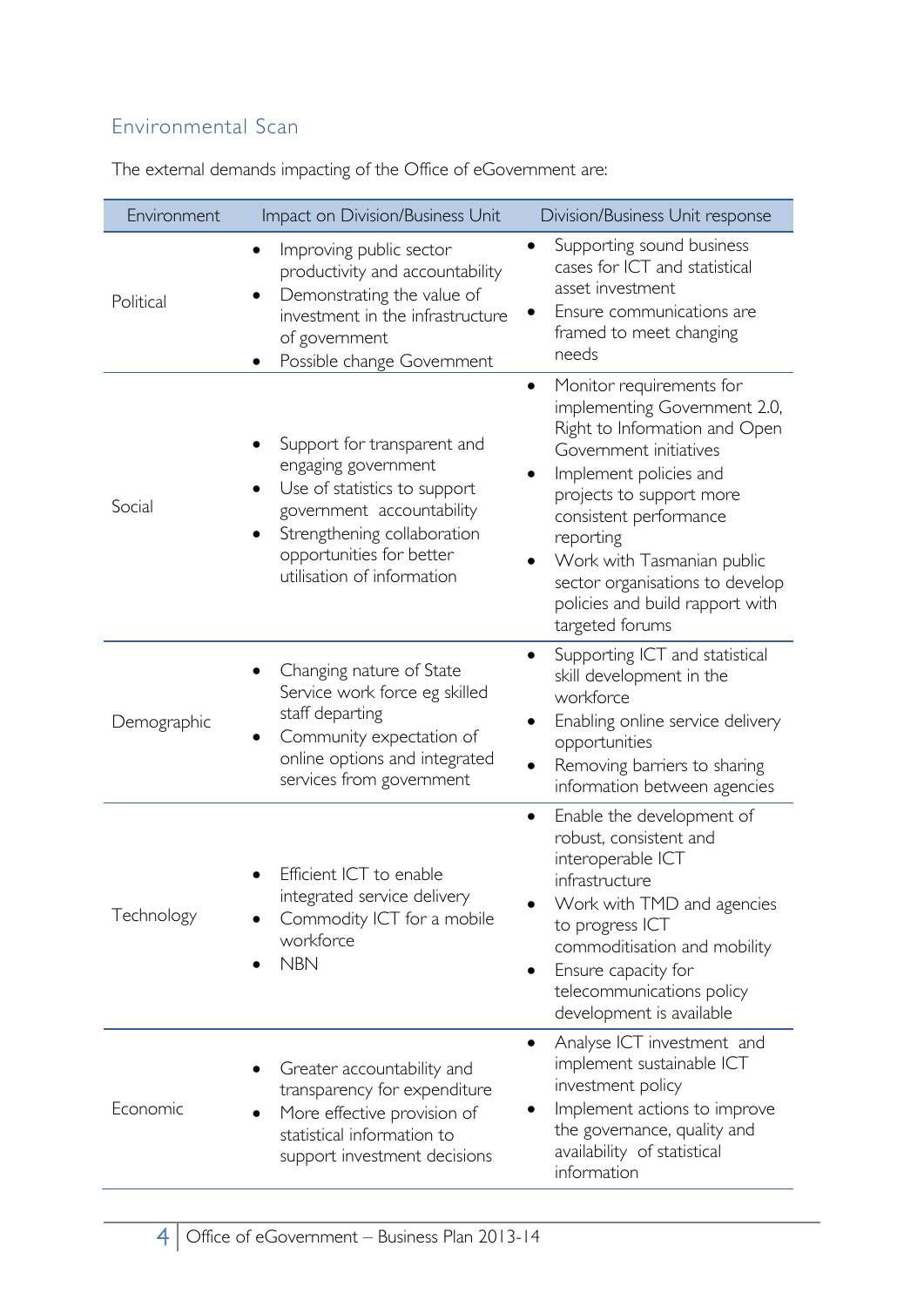### Risk Management

#### Business risks

| <b>Risk</b>                                                                                                                                                                                     | Impact | Likelihood | Rating  | Mitigating strategy                                                                                                                                                                                                                                                                                                         |
|-------------------------------------------------------------------------------------------------------------------------------------------------------------------------------------------------|--------|------------|---------|-----------------------------------------------------------------------------------------------------------------------------------------------------------------------------------------------------------------------------------------------------------------------------------------------------------------------------|
| Significant and complex agenda<br>for implementation of ICT and<br>Stats Matter strategies gives rise<br>to issues of scope creep;<br>managing expectations and<br>resourcing across government | M      | M          | B       | Ensure tight governance and<br>$\bullet$<br>project management<br>processes<br>Develop simple, but fit-for-<br>purpose, models as a basis<br>for engagement with<br>stakeholders<br>Work closely with<br>stakeholders to manage<br>implementation and change                                                                |
| External factors (eg changing<br>government/agency priorities)<br>impact on delivery of outputs<br>and outcomes                                                                                 | M      | M          | B       | Engage stakeholders<br>continually to embed the ICT<br>and Stats Matter strategies<br>into day-to-day business of<br>government<br>Ongoing communication and<br>consultation with<br>stakeholders re potential<br>external risk factors<br>Support the development of<br>sound business cases                               |
| Varying levels of engagement,<br>capacity, capability and maturity<br>in agencies to implement<br>strategies                                                                                    | M      | M          | $\sf B$ | Work closely with<br>$\bullet$<br>stakeholders to understand<br>need and adapt approach as<br>required<br>Ensure goals and benefits are<br>clearly articulated and<br>understood<br>Support the development of<br>sound business cases and<br>resource allocation<br>Encourage agencies to work<br>together for mutual gain |
| Unclear roles and<br>accountabilities between OeG<br>and agencies                                                                                                                               | М      | M          | B       | Establish clear accountability<br>frameworks as part of<br>project governance<br>Keep stakeholders engaged<br>and involved<br>Regular review of roles and<br>accountabilities via<br>governance mechanisms                                                                                                                  |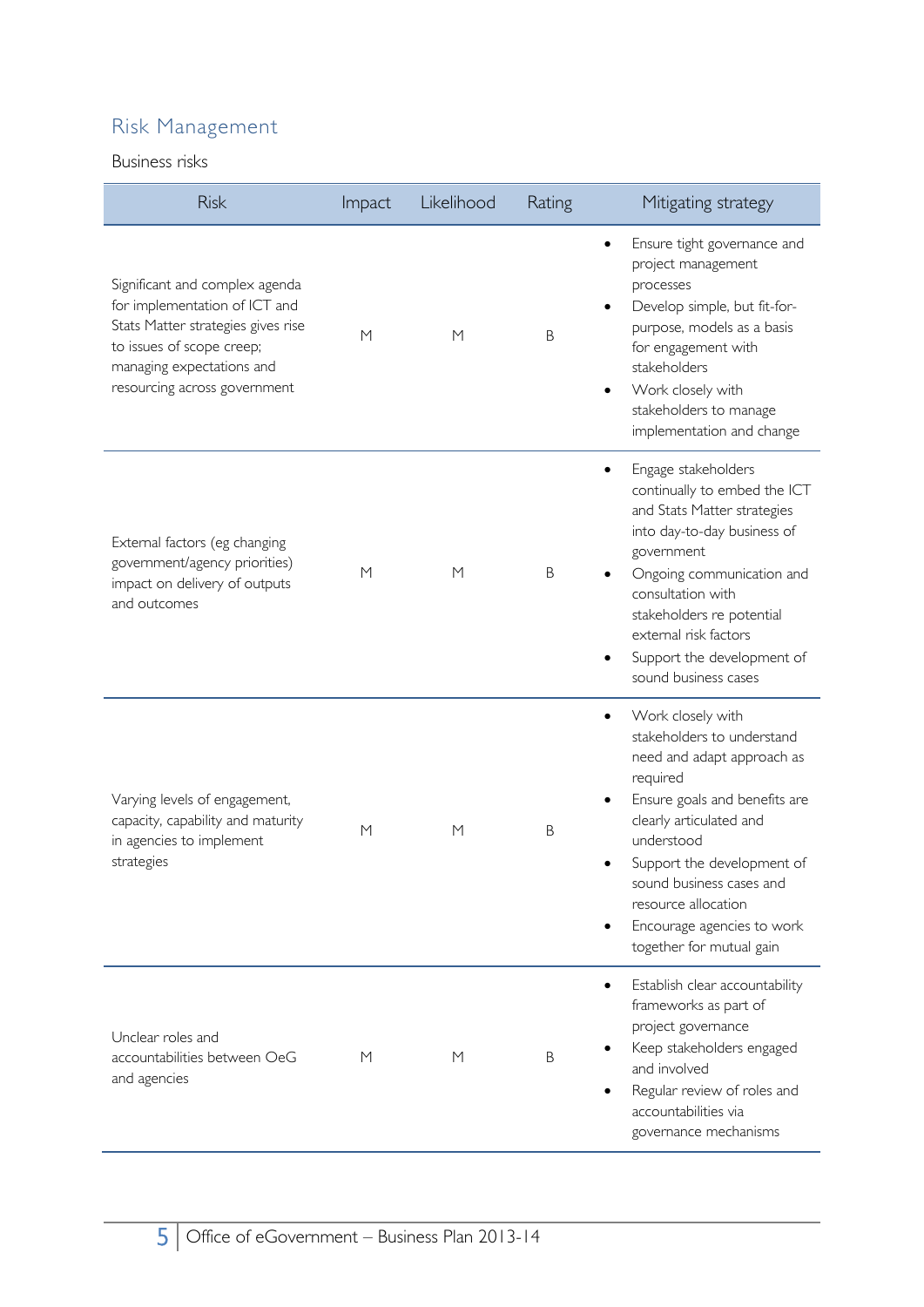Workforce planning

| <i><u><b>Issue</b></u></i>                                                                                                                | Strategy                                                                                                                                                                         |
|-------------------------------------------------------------------------------------------------------------------------------------------|----------------------------------------------------------------------------------------------------------------------------------------------------------------------------------|
| Lack of specific skills and knowledge                                                                                                     | Develop strategies to supplement<br>(eg through the use of consultants)<br>Identify and work with relevant experts                                                               |
| Change in focus of OeG and the<br>consequential need to build and adapt internal<br>capability (including bringing two teams<br>together) | Monitor the nature of the developing<br>$\bullet$<br>agenda                                                                                                                      |
| Prioritising the focus of OeG activities (within<br>limited capacity)                                                                     | Build team and work closely to shape<br>work program                                                                                                                             |
| Clarifying resources with partner agencies                                                                                                | Work closely with stakeholders to<br>determine where the priorities for action<br>are.<br>Agree before implementation<br>Regularly review resource allocation across<br>partners |

#### Supporting Departmental initiatives

This Division/Business Unit is supporting the following departmental initiatives:

#### Work Health and Safety Plan

 $the$ 

#### Disability Action Plan

 $$ 

#### Performance Management and Development

PMD Plans for all staff are developed every year and are reviewed every three months.

#### Carbon Emission Reduction Plan

Travel has been reduced through the active use of video and audio conferencing. OeG staff are involved in the DPAC STAR Team.

#### DPAC Values Working Group

OeG staff are involved with the DPAC Values Working Group.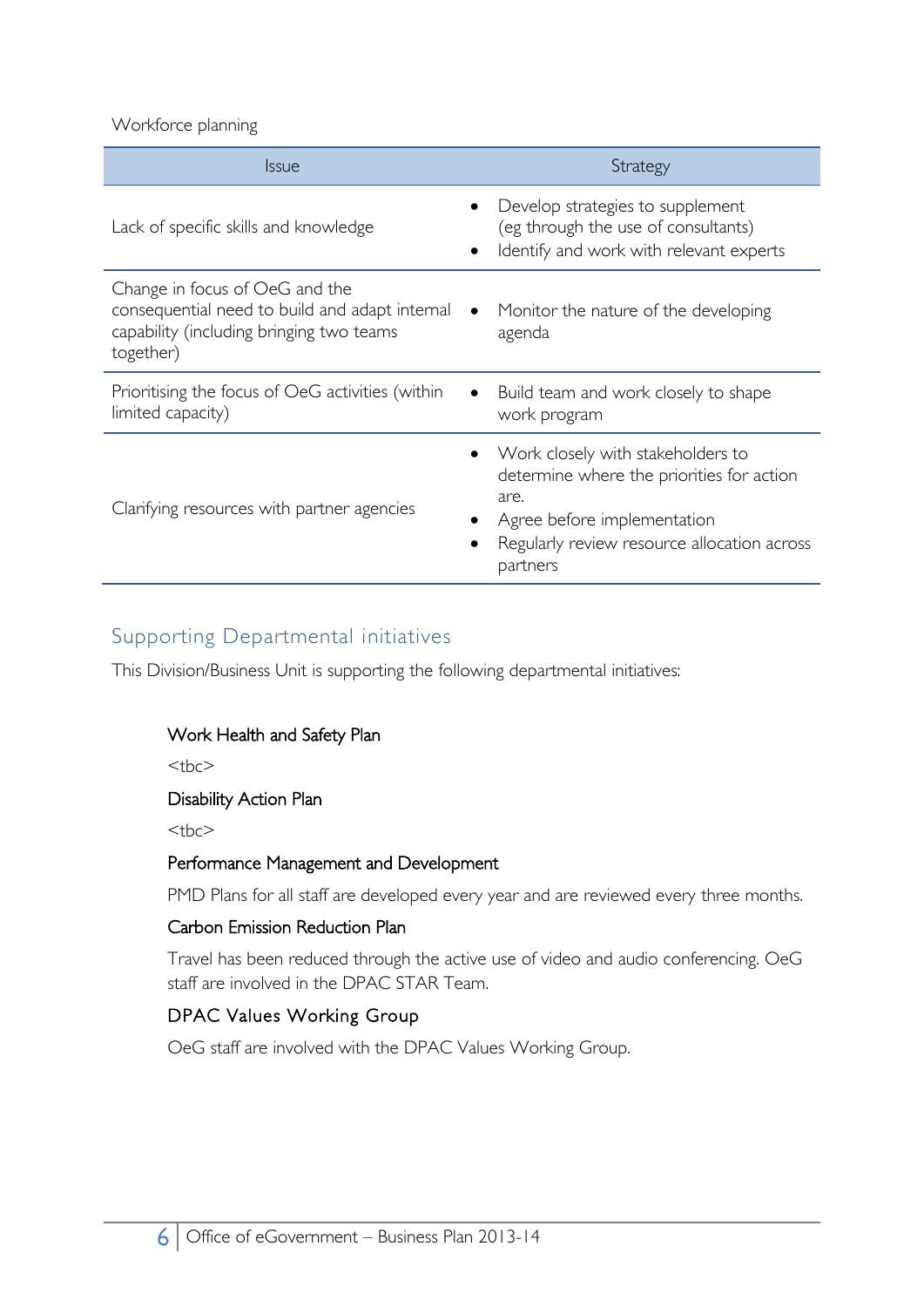### Budget allocation

2013-14 the Office of eGovernment was allocated \$1,210K from the Consolidated Fund to be expended on the basis of \$978K for employee and related costs and \$231K for administration costs.

It is envisaged that a proportion of the "employee and related costs" for 2013-14 will be directed to consultants to provide mentoring and support with some of the specialised activities related to the agenda of the ICT Policy Board and the implementation of the ICT Strategy and Stats Matter Strategy.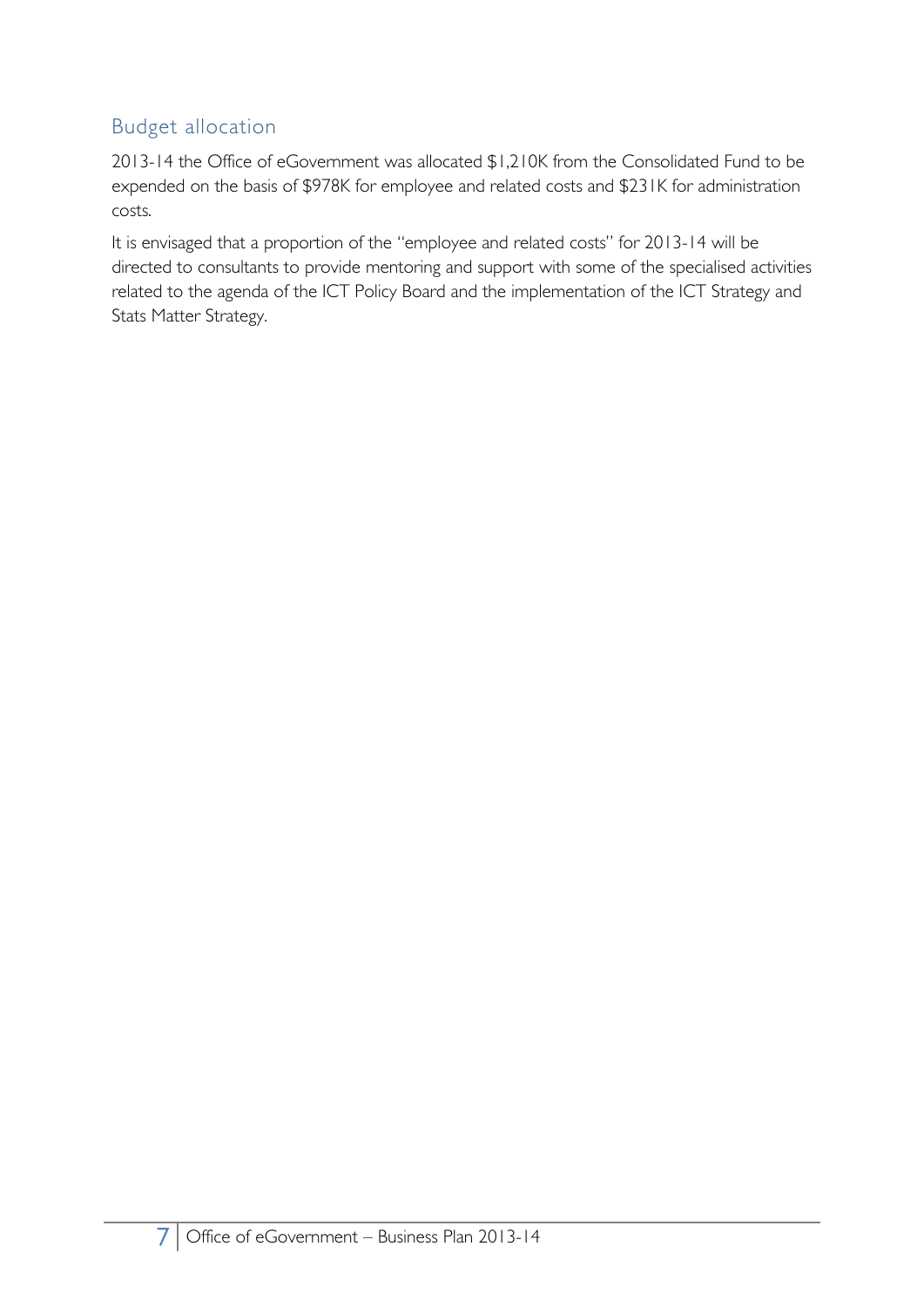### Action Plan / Operational Plan

#### Core activities

| <b>DPAC</b><br>Strategic<br>Plan | Activities                                                                                                                                                                                                                                                                                                                                         | Key tasks                                                                                                                                                                                        | Dates                            | Who | Progress report |
|----------------------------------|----------------------------------------------------------------------------------------------------------------------------------------------------------------------------------------------------------------------------------------------------------------------------------------------------------------------------------------------------|--------------------------------------------------------------------------------------------------------------------------------------------------------------------------------------------------|----------------------------------|-----|-----------------|
| 1.5                              | <b>ICT Strategy Implementation</b><br>- ICT Benchmarking<br>- Agency ICT Strategic and ICT Asset<br>Management Plans<br>- ICT Strategy progress reporting                                                                                                                                                                                          | Complete 2 <sup>nd</sup> round of ICT<br>Benchmarking<br>Assist agencies with 2 <sup>nd</sup> round of<br>two major agency ICT plans<br>Complete 2 <sup>nd</sup> ICT Strategy progress<br>report | Oct 2013<br>Oct 2013<br>Dec 2013 |     |                 |
| 1.7                              | Stats Matter Strategy Implementation<br>- Ongoing leadership and support                                                                                                                                                                                                                                                                           | Support and marketing of initial<br>underpinning activities                                                                                                                                      | Ongoing                          |     |                 |
| $\overline{1.0}$                 | Inter-governmental relations<br>- Cross Jurisdictional Chief Information<br>Officers Committee (CJCIOC)<br>- National Identity Security Strategy (NISS)<br>- Australian and New Zealand Counter<br>Terror Coordination (ANZCTC)<br>- Council for the Australian Federation (CAF),<br>open data principles<br>- Tas Gov - ABS Partnership Agreement | - Participate in ICT and<br>statistics/information inter-<br>jurisdictional initiatives<br>- Respond to issues<br>- Support agency executives                                                    | Ongoing                          |     |                 |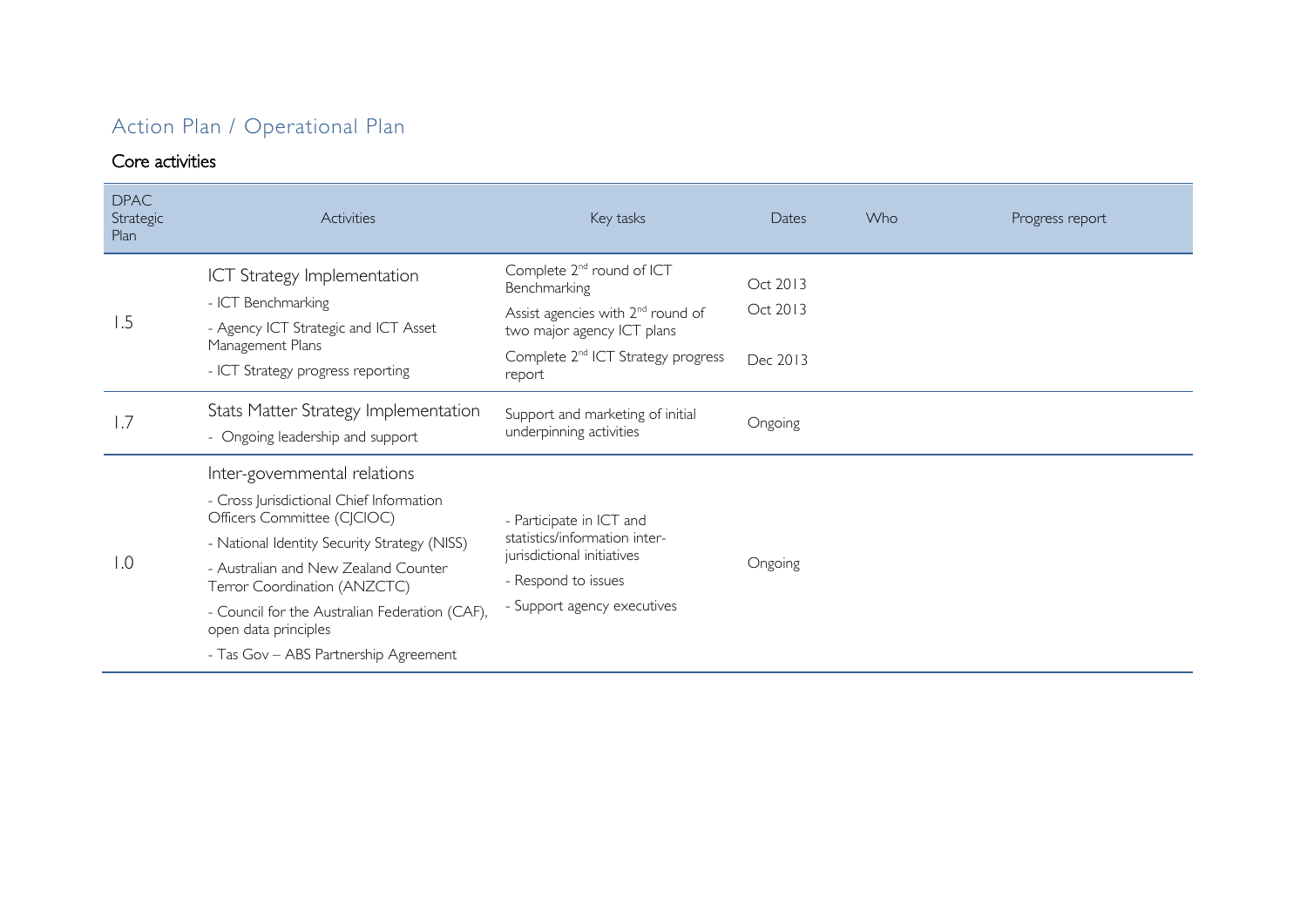| $\perp$             | Telecommunications policy and<br>support<br>- respond to Ministerials<br>- coordinate submissions                                                                                                                                                                                                                                                       | - Respond to issues<br>- In particular those related to NBN<br>activities<br>- Support agency executives              | Ongoing |
|---------------------|---------------------------------------------------------------------------------------------------------------------------------------------------------------------------------------------------------------------------------------------------------------------------------------------------------------------------------------------------------|-----------------------------------------------------------------------------------------------------------------------|---------|
| 1.5<br>1.7          | Support for ICT and Stats Matter<br>governance and advisory groups<br>- ICT Policy Board<br>- Statts Matter Steering Committee<br>- Agency ICT Reference Group<br>- IT Managers Group<br>- Information Management Group<br>- Statistical Policy Committee<br>- Tasmanian Statistical Advisory Committee<br>- other various ad-hoc groups and activities | - Provide secretariat function<br>- Lead and influence operations of<br>groups                                        | Ongoing |
| $\vert \cdot \vert$ | Support and maintenance for existing<br>policy frameworks, standards, and<br>guidelines<br>- Information Security Policy Manual<br>- Project Management Guidelines                                                                                                                                                                                      | - Maintenance of existing<br>components<br>- Marketing<br>- Assistance with utilisation<br>- Review future intentions | Ongoing |
| $\mathsf{L}$ .      | Promote the understanding and<br>awareness of strategic ICT and<br>statistics/information issues<br>- Forums on eGovernment issues                                                                                                                                                                                                                      | - Conduct forums as required                                                                                          | Ongoing |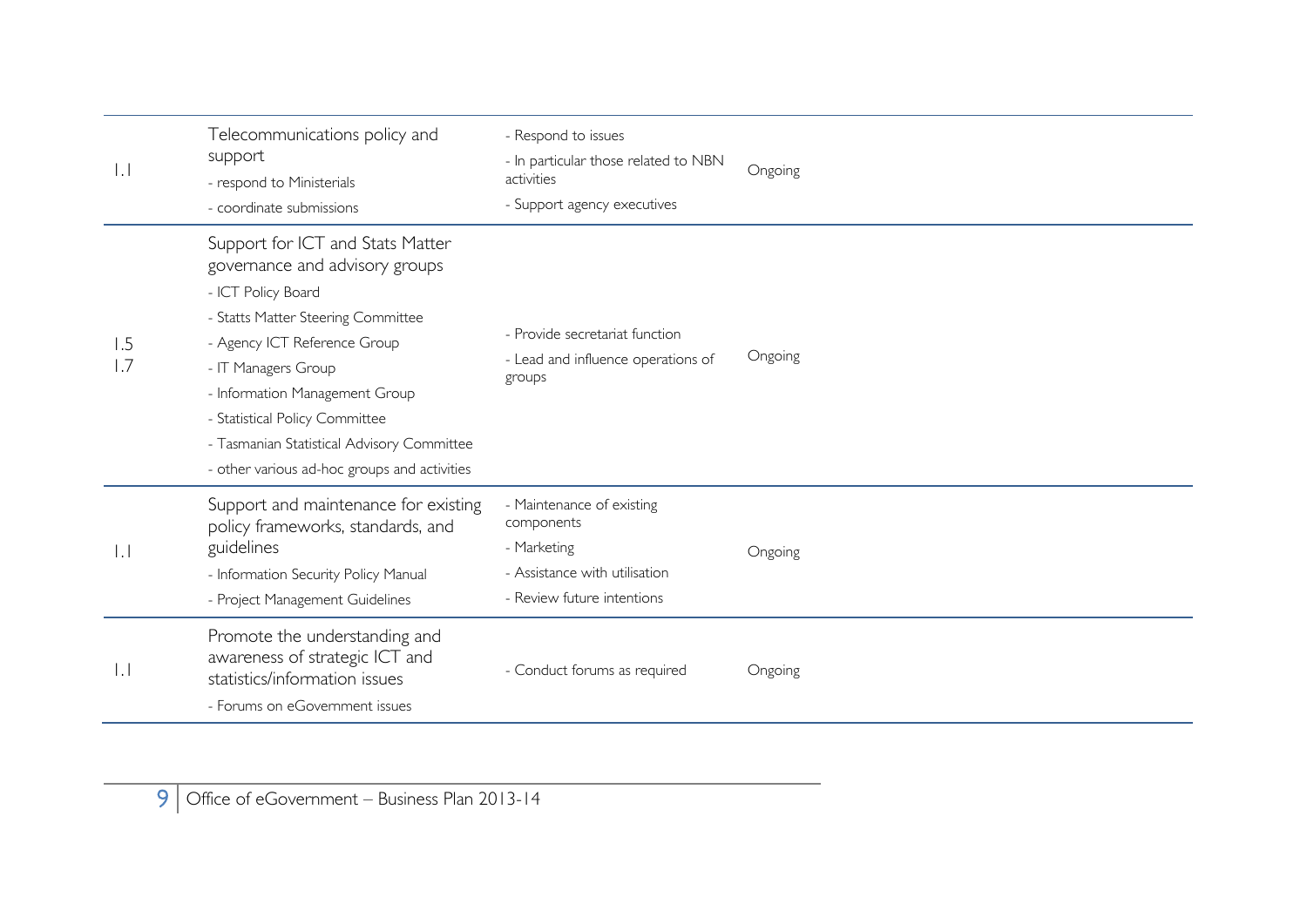| 1.5              | ICT and statistics/information policy<br>and support<br>- Government 2.0<br>- Radio communications and spectrum<br>- State Statistical Coordinator<br>- Document Verification Service (DVS) | - Respond and work with<br>stakeholders in relation to various<br>emerging ICT and<br>statistical/informationpolicy issues<br>- Support agency executives | Ongoing |  |
|------------------|---------------------------------------------------------------------------------------------------------------------------------------------------------------------------------------------|-----------------------------------------------------------------------------------------------------------------------------------------------------------|---------|--|
|                  | Support for major Tasmanian<br>Government ICT and<br>statistical/information initiatives                                                                                                    |                                                                                                                                                           |         |  |
| $\overline{1.7}$ | - support for the development of business<br>cases by agencies                                                                                                                              | - Identify areas of priority and focus                                                                                                                    |         |  |
|                  | - working with agencies to ensure alignment<br>of initiatives with the Tasmanian Government<br>ICT Strategy and Stats Matter                                                                | - Development of business cases                                                                                                                           | Ongoing |  |
|                  | - participation in Tasmanian Spatial<br>Information Council and leadership of<br>Tasmanian Government Spatial Committee                                                                     |                                                                                                                                                           |         |  |
|                  | Management Activities                                                                                                                                                                       | PMD, website maintenance,<br>Ministerial correspondence,<br>information management, TRIM,<br>corporate support                                            | Ongoing |  |
|                  | Values                                                                                                                                                                                      | Participation in DPAC Values Group                                                                                                                        | Ongoing |  |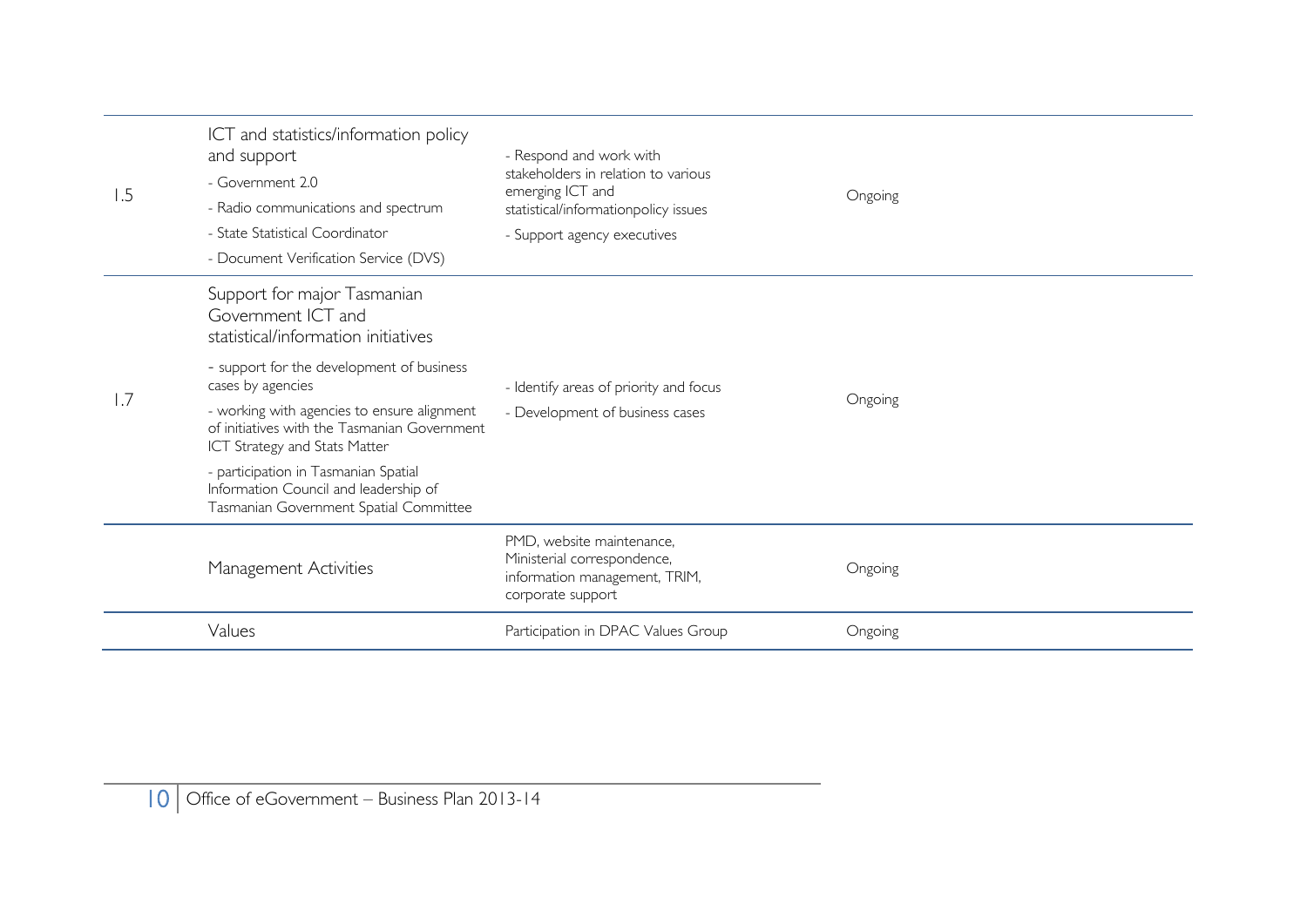### Projects/initiatives

| <b>DPAC</b><br>Strategic<br>Plan | Project                                                                 | Milestone                                                               | Dates      | Who | Progress report |
|----------------------------------|-------------------------------------------------------------------------|-------------------------------------------------------------------------|------------|-----|-----------------|
|                                  |                                                                         | - Develop assessment methodology                                        | July 2013  |     |                 |
| 1.8                              | <b>ICT Project Fund</b>                                                 | - First round funding allocation                                        | Oct 2013   |     |                 |
|                                  |                                                                         | - Support major ICT projects                                            | Ongoing    |     |                 |
| 1.5                              | Implement ICT Roadmap – phase I –                                       | - Develop roadmaps for each of the<br>ICT infrastructure layers         | Nov 2013   |     |                 |
|                                  | ICT Infrastructure                                                      | - Work with agencies to ensure<br>effective utilisation of ICT roadmaps | May 2014   |     |                 |
|                                  |                                                                         | - Develop Business Case (through<br>consultancy services)               | Aug 2013   |     |                 |
| 3.4                              | Data Centres and Managed Services<br>(Options and strategy development) | - Confirmation of strategy and<br>associated transition plan by Cabinet | Feb 2013   |     |                 |
|                                  |                                                                         | - Support TMD in the RFI/RFT                                            | Ongoing    |     |                 |
| 1.7                              | State Significant Statistical Assets<br>(SSSA)                          | - Develop and consult on content<br>and criteria for SSSAs              | July 2014  |     |                 |
|                                  |                                                                         | - Identify content                                                      | April 2014 |     |                 |
| 1.7                              | <b>Statistical Resource Toolkit</b>                                     | - Establish process for endorsement                                     |            |     |                 |
| 1.7                              | Statistical Capability Plan                                             | - Scope project<br>- Develop agency capability<br>assessment mechanism  | July 2014  |     |                 |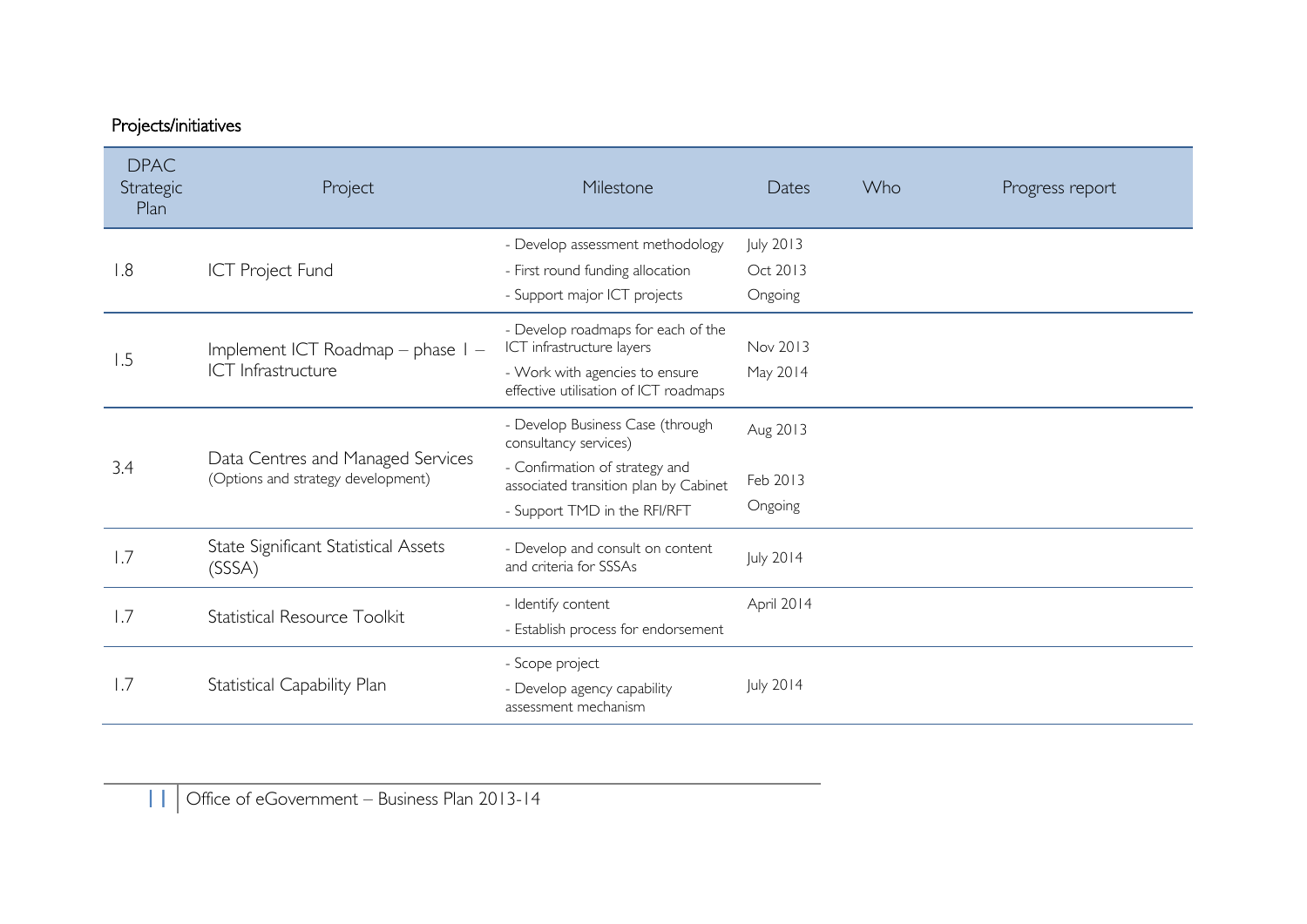| 1.7 | <b>Statistical Collaboration</b>                                                      | - Support for Stats Link Network<br>(SLN)<br>- Development of Data Integration<br>Framework                                                           | Ongoing<br>Nov 2013    |
|-----|---------------------------------------------------------------------------------------|-------------------------------------------------------------------------------------------------------------------------------------------------------|------------------------|
| 1.5 | Future direction for Project<br>Management                                            | - Map out a plan for future direction<br>of Tasmanian Government Project<br>Management methodology                                                    | Feb 2014               |
| 1.5 | Whole-of-government HR System<br>Review and Roadmap Development<br>(working with TMD) | - Socialise outcomes of review and<br>develop discussion paper<br>- Initiate phase 0 activities                                                       | Dec 2013<br>March 2014 |
| 1.5 | Integrated Identity Management                                                        | - Map progress of related and<br>supporting projects<br>- Develop policy framework                                                                    | Dec 2013<br>June 2014  |
| 1.5 | ePresentment<br>(assisting Service Tasmania Unit)                                     | - Develop report that considers<br>electronic communications options<br>for agencies to use to distribute<br>information and invoices to<br>customers | Dec 2013               |
| 3.3 | NT3 Policy and Direction                                                              | - Develop discussion paper to clarify<br>policy directions and broad<br>functional needs                                                              | Oct 2013               |
|     | (working with TMD)                                                                    | - Support TMD in subsequent<br>procurement processes                                                                                                  | Ongoing                |
| l.5 | <b>ICT Procurement</b><br>(working with IT Managers and Treasury)                     | - Develop discussion paper on<br>future objectives and options                                                                                        | Dec 2013               |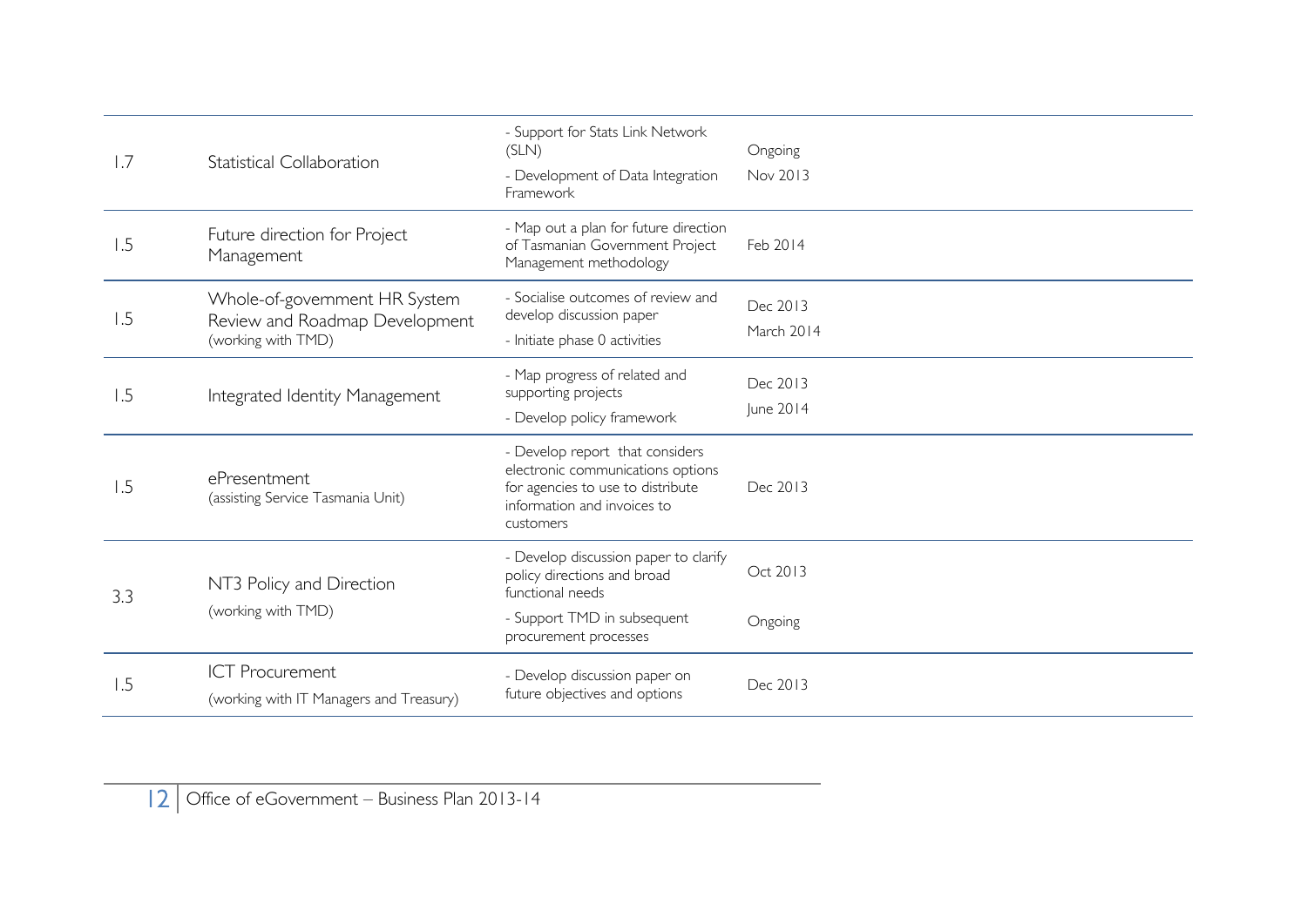# Tasmanian Government **ICT Strategy**

### Planning and investing in ICT as one government

#### **Strategy Vision**

The Tasmanian community will benefit from improved and transformed service delivery, greater public sector productivity and informed decision making, which will be enabled by ICT resources that are forward-looking, adaptable and effectively managed across the public sector.

### Principles

#### How we need to operate:

Align all future investment with the ICT Strategy

Use a mixture of whole-of-government and agency ICT services

Work together to serve

Improved and transformed

service delivery, that is more

our shared clients

client centric and more integrated across government,

through ICT

Follow best practice in the planning. development and operation of ICT

### Objectives

#### To deliver the vision, we need to:

Show strong leadership Strong leadership, focused investment decisions and effective management of ICT across the public sector

Use ICT to be more efficient and effective Improved productivity in the public sector through investment in ICT

#### What success will look like - KPIs

2014 All ICT investment based on WOG needs and aligned to an agreed ICT strategy

#### 2015

Agencies using common services and internal staff capabilities to meet with ICT needs

2017 Common commodity business processes

#### 2017

teachers

2015

Integrated patient health information service for all providers; integrated dispatch and communications network for emergency services; integrated criminal justice system database

all of government; connection

of all schools, students and

Share our information Better access to information for the community, business and public sector employees

available; all government staff

Spatial information available

publicly for business and

policy development and

service delivery

connected to information and

2015

services

2017

One-stop customer service for Government data publicly

#### Provide common services A common approach to the provision of commodity ICT resources

2017 All common commodity ICT services consolidated and

provided as a service to agencies

### **Actions**

#### The actions we take will:

#### Improve management

Redesign agency ICT functions

Develop consistent agency ICT strategic plans and asset management plans

Develop an architecture for Tasmanian Government ICT component needs and a roadmap for its implementation

Implement ongoing benchmarking of ICT costs and services

#### **Build capacity**

Common voice and email services; data centres/storage; business processes and services for HR, finance, information management and web/communications

Integrated emergency dispatch service; radio network; and identity management platform

Strategically manage government information assets

#### Transform service delivery

Invest in spatial information

Integrated approach and common infrastructure to support customer contact across government

Single view of patient health information and adoption of eHealth services

Link school systems and share educational resources

Secure sharing of information on criminal and community safety services

April 2012

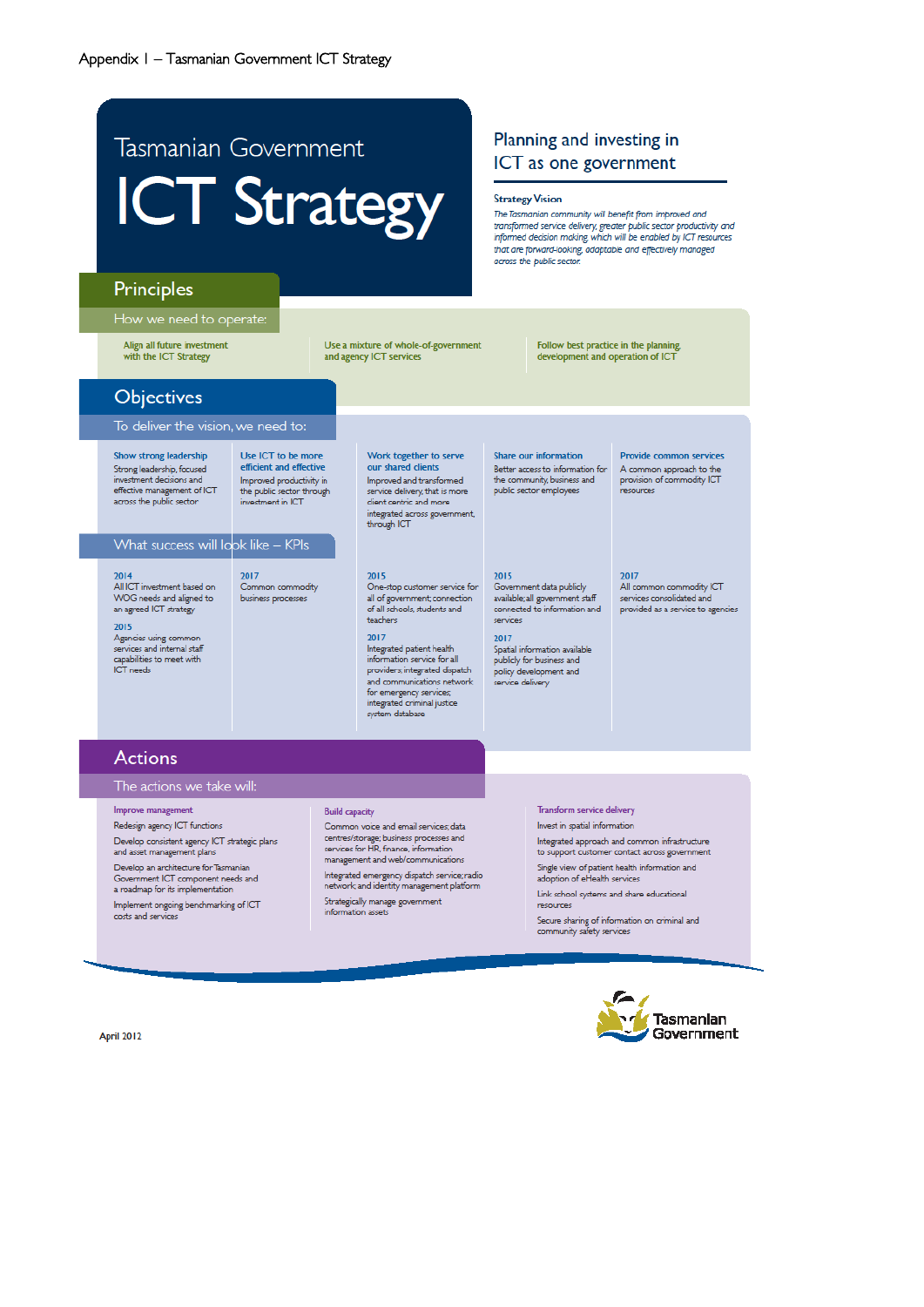# Stats Matter Strategy

**Building Tasmanian Government Statistical Assets and Capability** 

| <b>VISION</b>      |                                                                                                                                                                                                                                                                                                                                                                                                                            |                                                                                                                                                                                                                                                                 |
|--------------------|----------------------------------------------------------------------------------------------------------------------------------------------------------------------------------------------------------------------------------------------------------------------------------------------------------------------------------------------------------------------------------------------------------------------------|-----------------------------------------------------------------------------------------------------------------------------------------------------------------------------------------------------------------------------------------------------------------|
|                    | Better Government decisions informed by quality data and sound statistical practice for the benefit of all Tasmanians.                                                                                                                                                                                                                                                                                                     |                                                                                                                                                                                                                                                                 |
| <b>VALUES</b>      | <b>Collaboration to</b><br><b>Integrity, accuracy</b><br>Statistical assets<br>and credibility of our<br>realise the value of<br>that are rolovant<br>statistical assets through<br>to our user's needs.<br>data and statistics in<br>sound, transparent and<br>government.<br>accountable practises.                                                                                                                      | Easy <b>access</b> to statistical<br><b>Confidentiality</b><br>information for staff.<br>of statistical assets to<br>protect privacy.                                                                                                                           |
|                    | <b>OBJECTIVES</b>                                                                                                                                                                                                                                                                                                                                                                                                          |                                                                                                                                                                                                                                                                 |
|                    | Build a culture that values and requires<br>Ensure quality data is easy to find<br>and use<br>quality data<br>Government will value and use data<br>Accessible, high quality and relevant<br>statistical and spatial data is available<br>confidently, competently and collaboratively<br>in government for the benefit of all<br>to routinely evaluate, inform decisions and<br>drive ongoing improvement.<br>Tasmanians. | Implement robust governance<br>of our significant statistical data<br>Active and sustained governance of<br>statistical assets will support government<br>accountability and ensure strategic<br>investment in statistical assets and capability<br>development |
|                    | <b>INDICATORS OF SUCCESS</b>                                                                                                                                                                                                                                                                                                                                                                                               |                                                                                                                                                                                                                                                                 |
|                    | State Significant Statistical Assets are identified; custodians agreed; progress towards management and access plans for these Assets.                                                                                                                                                                                                                                                                                     |                                                                                                                                                                                                                                                                 |
|                    | A framework for integrating data for research purposes is endorsed and actively used by agencies.                                                                                                                                                                                                                                                                                                                          |                                                                                                                                                                                                                                                                 |
| <b>Dec 201</b>     | A web-based toolkit is live with a process for adding components, standards and guidelines<br>in place via the Statistical Policy Committee.                                                                                                                                                                                                                                                                               |                                                                                                                                                                                                                                                                 |
|                    | Statistical Policy Committee endorses a<br>Tasmanian Government Statistical capability<br>Plan; and pilot assessment tool is in place in<br>one or more agencies.                                                                                                                                                                                                                                                          |                                                                                                                                                                                                                                                                 |
| ╰╜                 | Agency enduring outcomes are aligned with budget and annual report key performance indicator processes.                                                                                                                                                                                                                                                                                                                    |                                                                                                                                                                                                                                                                 |
|                    | Agencies have effective management plans in place for significant statistical assets linked to agency ICT Strategic Plans.                                                                                                                                                                                                                                                                                                 |                                                                                                                                                                                                                                                                 |
| $\frac{C}{\omega}$ | Statistical capability assessment is complete for all agencies and there is progress<br>towards addressing the need.                                                                                                                                                                                                                                                                                                       |                                                                                                                                                                                                                                                                 |
|                    | A framework for integrating data for both research and service delivery purposes is active.                                                                                                                                                                                                                                                                                                                                |                                                                                                                                                                                                                                                                 |
|                    | Policies for publication of statistical<br>data are agreed.                                                                                                                                                                                                                                                                                                                                                                | A business case is developed for a<br>robust, reliable data directory for State<br>Significant Statistical Assets.                                                                                                                                              |
| <br>$\infty$       | Integration of data is a routine process in driving ongoing improvements.                                                                                                                                                                                                                                                                                                                                                  |                                                                                                                                                                                                                                                                 |
| <b>Dec 201</b>     | Effective evaluation of programs is utilised in future decisions<br>and supports a culture of achievement.                                                                                                                                                                                                                                                                                                                 |                                                                                                                                                                                                                                                                 |
|                    | State Significant Assets are used by Heads of Agency to monitor performance against enduring government outcomes.                                                                                                                                                                                                                                                                                                          |                                                                                                                                                                                                                                                                 |
|                    | Data is published according<br>to agreed policies.                                                                                                                                                                                                                                                                                                                                                                         |                                                                                                                                                                                                                                                                 |
|                    | <b>MAJOR ACTIONS</b>                                                                                                                                                                                                                                                                                                                                                                                                       |                                                                                                                                                                                                                                                                 |
|                    | Establish a toolkit<br><b>Build mechanisms</b><br>Identify and manage<br>statistical assets to<br>of resources to<br>to make sharing<br>strengthen government<br>build data quality<br>and publication<br>of statistical<br>accountability.<br>and support capability.<br>information easier.                                                                                                                              | Strengthen collaboration<br>Develop and implement<br>across government to<br>a plan to improve<br>make the best use of<br><b>Tasmanian Government</b><br>statistical information.<br>statistical capability.                                                    |



and the second contract of the contract of the contract of the contract of the contract of the contract of the contract of the contract of the contract of the contract of the contract of the contract of the contract of the

14 Office of eGovernment – Business Plan 2013-14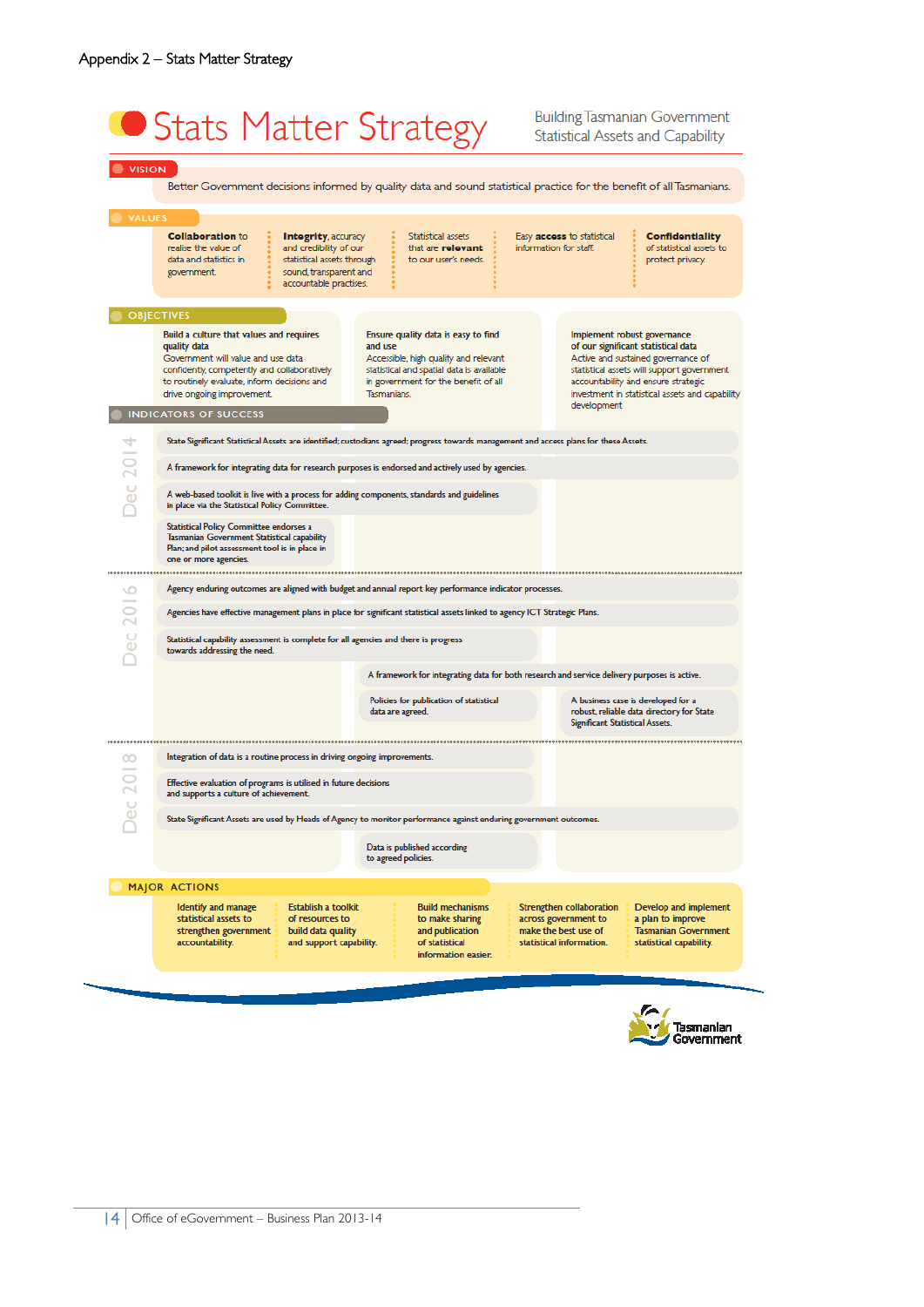

#### Appendix 3 – Tasmanian Government ICT Strategy - Governance

15 Office of eGovernment – Business Plan 2013-14